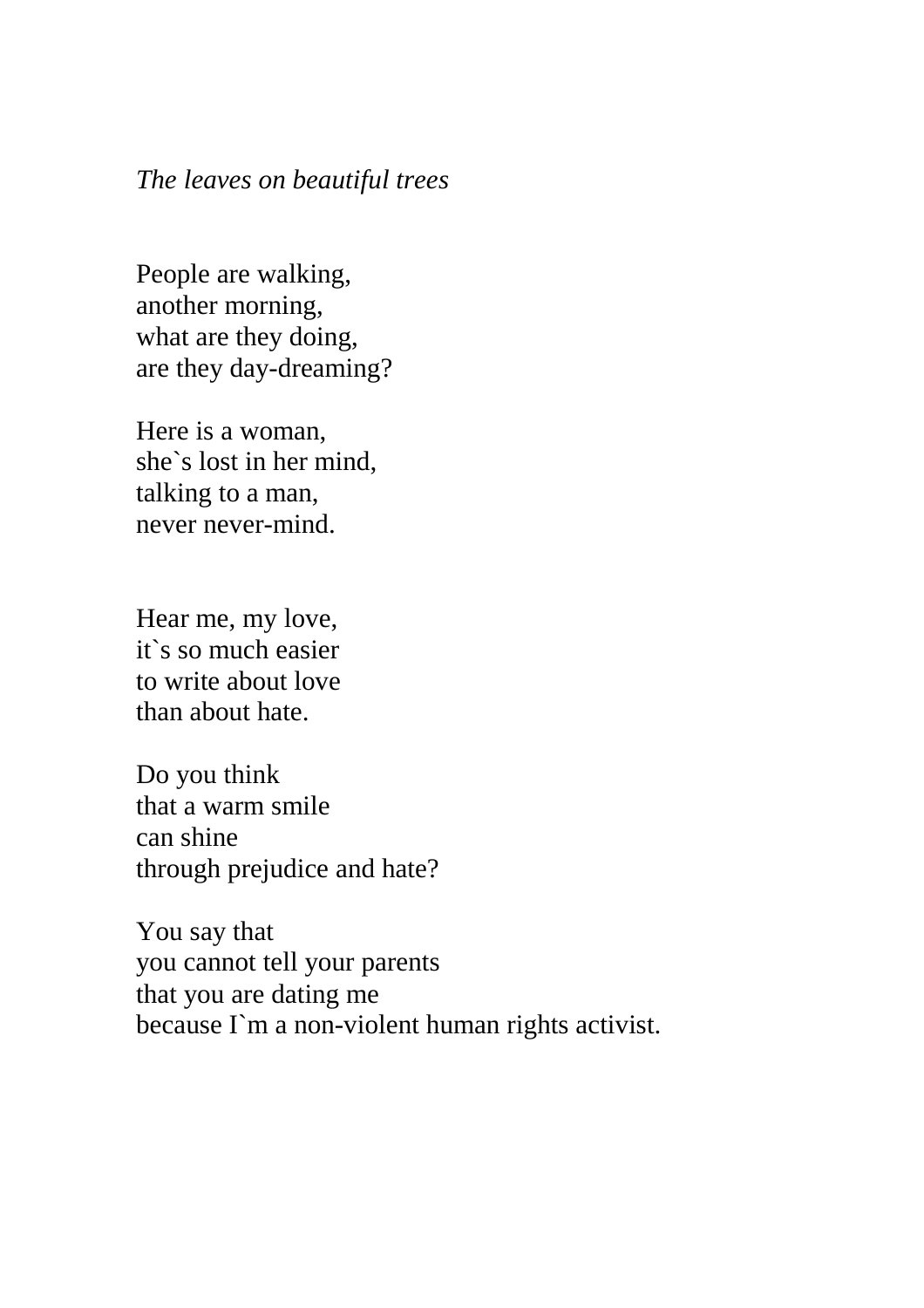Could you tell them that I`m a Gypsy, or Jew? Could you tell them that I`m a Muslim?

Could you tell them that I am a refugee? Could you tell them that I am a migrant?

What would they say, if I had brown, or black skin? What would they say, if I were an atheist?

What would they say, if I had a nose, so much different from yours?

Would your people punish you more for our sacred love if you were a girl?

Would they burn you as a witch? Would they cut your hair or stone you to death?